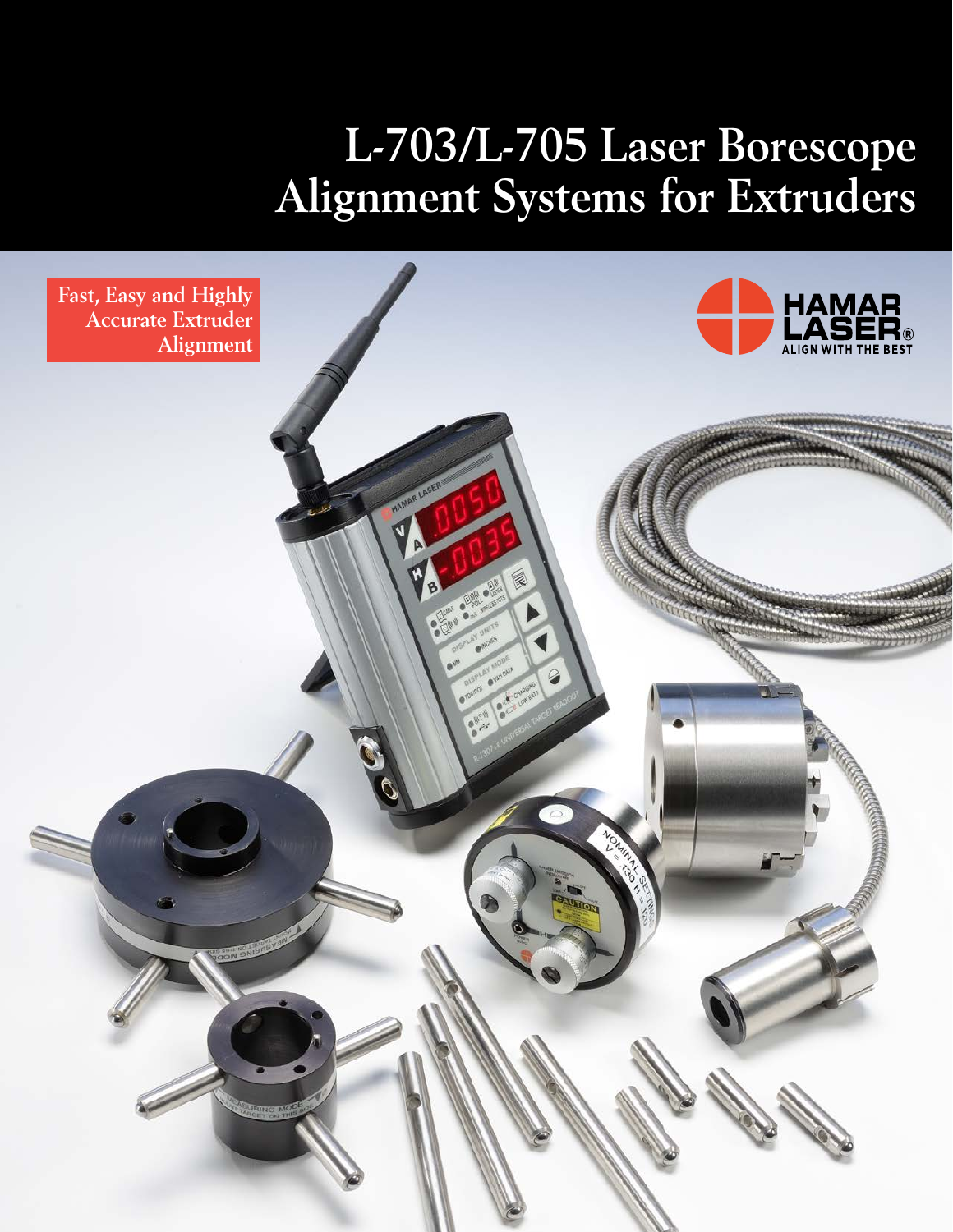# **L-703 / L-705 Laser Borescope Alignment Systems for Extruders**

# **The Leader in Extruder Alignment Technology**

Hamar Laser manufactures the most accurate, versatile and portable extruder alignment laser systems available. The L-703/L-705 Laser Borescope systems are unparalleled for ease of use and fast, accurate extruder alignments. The systems feature a self-centering target and bore adapters, hand-held readout, and our optional Bore9 Windows® based software to display and analyze alignment data in real time.

### **Barrel and Screw Life Increases by 200%**

Misaligned extruder bores cause screws and barrels to wear out faster, requiring frequent replacement, more downtime, and higher maintenance costs. Regular measurement checks of the extruder alignment can prevent big problems before they occur, which can double the life of extruder barrels and screws.

With barrels costing up to \$5,000 and screws even higher, the L-705 Laser Borescope alignment system can pay for itself very quickly.

### **Reduced Electrical Costs Can Pay for System**

The L-703/L-705 also saves money by reducing the electrical consumption of the motor. We had one customer use a forklift to pull out the screw from one extruder and after laser alignment, slide it back in by hand. Imagine the amps needed to drive that screw! So it follows that alignment with the L-703/L-705 can significantly reduce the amps required to drive the screw and therefore reduce electrical costs. Multiply this saving by the number of machines and the L-703/L-705 can pay for itself very quickly!



### **Patented, Self-Centering Target and Bore Adapters Reduce Setup Time by 90%**

The L-703/L-705 alignment systems feature a patented self-centering target (A-510) and bore adapters (A-510STA/A-510LTA) that use no moving parts. It takes just seconds to position the target in the barrel for an accurate measurement down to .0002 in. (0.005 mm) and there is no need to rotate the target/adapter to remove mounting errors, unlike competing laser or optical systems.



*A-510LTA and A-510STA Self-Centering Bore Adapters and M-705CLS Measuring Legs*

# **Results 3X Faster Than Optical Bore Scopes**

In most cases, an extruder can be completely aligned in less than 1½ hours, including setup! Setup takes 10 to 15 minutes, and overall alignments are done up to 3 times faster than with optical bore scopes. In most cases, bore straightness data can be taken and analyzed in 15 minutes or less using our Bore9 software. Compared with optics that can take 2 hours just to set up, the

L-703/L-705 Laser Borescope Systems can bring extruders back on line and producing parts in record time!

# **Wide Range of Bore Diameters**

Our targets offer the largest range of bore diameters of any laser in the industry. The system can accommodate barrel ID's from .70 – 16.0 in. (18 – 406.4 mm). The kit uses a bore adapter hub and customized measuring "legs" to adapt the target to the bore. We offer 3 different 2-axis bore targets depending on the bore sizes.

# **Key Features:**

- **• Typical 10-15 minute setup time and alignment in 1 1/2 hour.**
- **• 2-Axis bore target, accurate to .0002 in. (0.005 mm)**
- **• Target uses lightweight, customized selfcentering bore adapters**
- **• Wide range of bore diameters from .70 16.0 in. (18 – 406.4 mm)**
- **• Self-Centering Chuck to position L-705 on Gearbox centerline.**
- **• Customized twin-barrel spline-shaft fixture for L-703 Laser**
- **• Built-in H & V laser angular adjustments for quick laser setup**
- **• Simple-to-use, rugged, 2-axis readout does not require software**
- **• Does not require complicated, expensive display box**
- **• Portable and light weight entire system weighs less than 15 lbs. (6.8 kg)**
- **• Align barrels up to 25 feet (7.6 m) long**
- **• Wireless transmission of alignment data to optional Bore9 software**
- **• Battery operated with long battery life**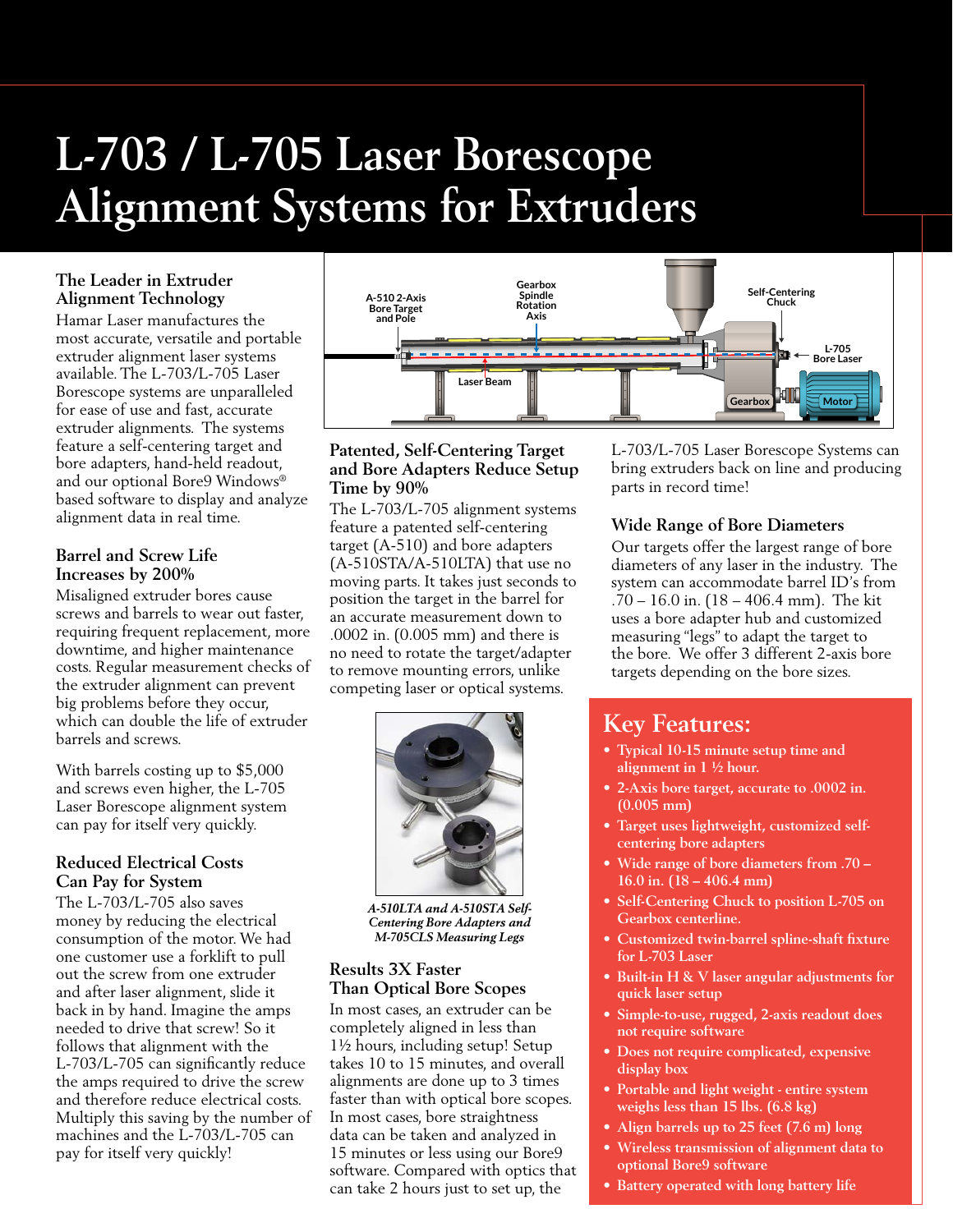# **Features Designed With Versatility in Mind**

# **How the Self-Centering Adapters Work**

The self-centering adapter has 4 fixedlength measuring legs with a set of 2 legs offset axially from the second set. When the target is inserted into the selfcentering bore adapter, the PSD sensor is centered axially between the 2 sets of legs, which puts it on the pivot of the adapter. If the bore diameter increases or decreases (a common problem), then it changes the angle of the adapter, but it does not change the PSD concentricity to the bore since PSC sensor is on the adapter's pivot point and thus it always stays on center.

The target/adapter are inserted into the barrel with a spring-loaded pole and when the cord is pulled, the target tips forward, allowing it to easily slide into the barrel. When released, the target and adapter "jam" into the bore and the weight of the pole keeps the target seated in the barrel.



### **Built-In Angular Adjustments Speeds Setup**

The L-703/L-705 Lasers have angular adjustments to tilt the laser beam to .001 in. in 50 feet (0.025 mm in 15 m). The low-power, visible-light laser beam makes "rough" alignment easy. No viewing devices are required for operation.



*L-705 Bore Laser*

## **Customized Adapter Legs for Each Barrel ID**

Our standard A-510 2-Axis Bore Target uses the A-510STA or A510LTA Self-Centering Bore Adapter hubs and customized, replaceable measuring "legs" to position the target in the center of the barrel. These adapters accommodate diameters ranging from 2.25 in. to 16 in. (57-405 mm). For smaller bores down to .70 in. (18 mm), we also offer the A-221 2-Axis Small-Bore Target and A-220 2-Axis Micro-Bore Target with customized bore adapters.

## **System Also Measures Barrel Wear**

The A-510STA (or LTA) Bore Adapter can be placed on the A-510 Target in two ways: in Self-Centering Mode, where it will self-center into the barrel; and Measuring Mode, where the adapter can be used to measure bore-diameter changes.



## **Optional Bore9 Software Upgrade**

Hamar Laser's Bore9 software supports all of Hamar's past and present bore alignment equipment to create a powerful tool for measuring and aligning up to 50 bores. This comprehensive and easy-to-use program measures bore straightness (axis centering) and diameter change when using our targets in measuring mode.



*L-703 Laser with A-703A Spline-Shaft Adapter*

## **L-703 Laser for Twin-Barrel Extruders**

Switching lasers to our L-703 Bore & Spindle Laser, our extruder alignment system can be converted to align twin-barrel extruders up to 70% faster than conventional or optical borescope methods. The L-703 laser is attached the gearbox spline with the A-703T Spline Adapter, then aligned to the gearbox rotation axis. We then use our A-510/A-510STA target and adapter to check the alignment.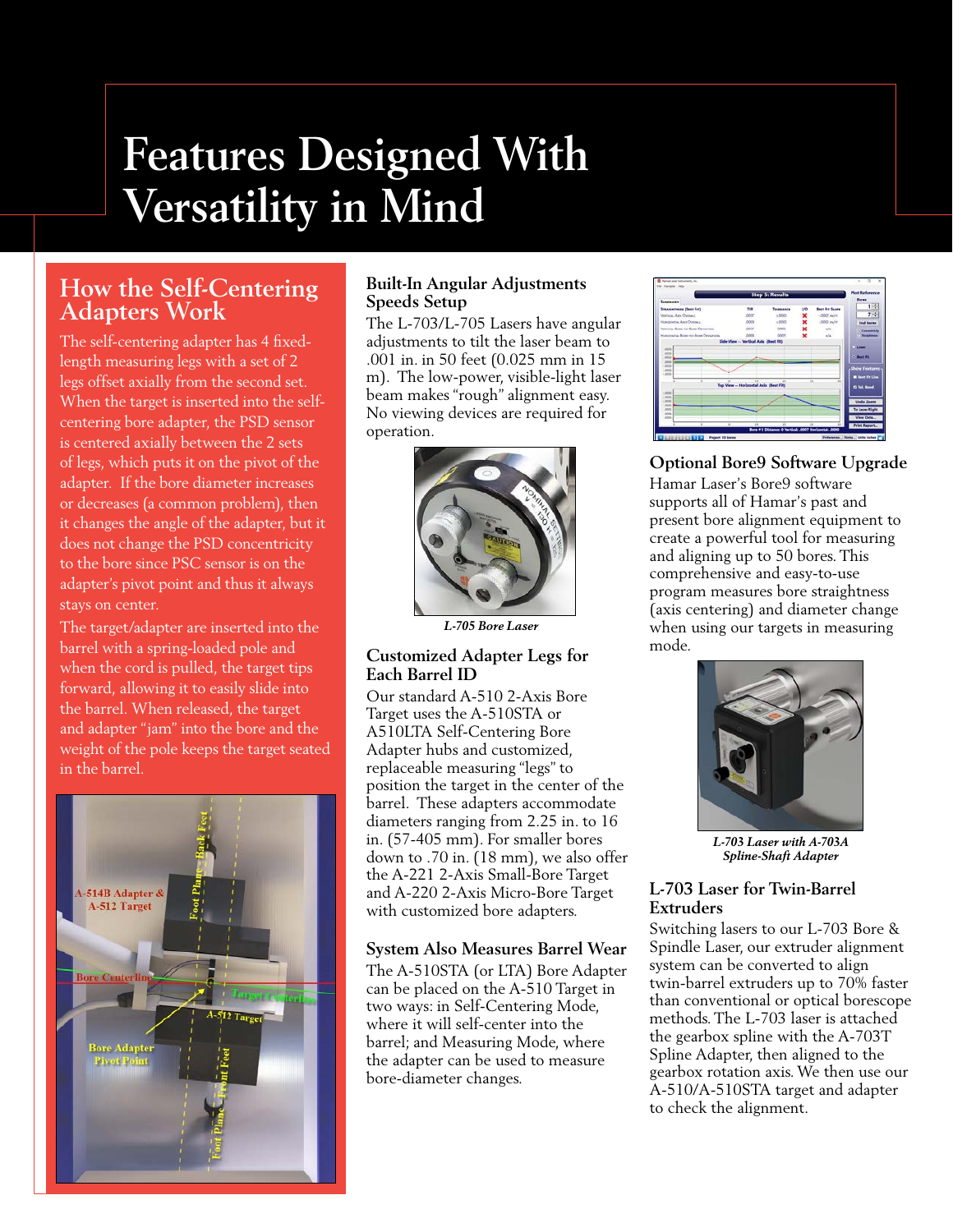# **How the L-705 Borescope Alignment System Works**

For single-barrel extruders, our A-705 Self-Centering Chuck is used to mount the L-705 Laser and center it to the counter-bore. The A-510 2-Axis Bore Target and A-510STA/LTA Self-Centering Bore Adapter are inserted into the far end of the barrel and a simple 5-10 minute procedure is used to align the laser to the gearbox rotation axis. When the laser is aligned to the gearbox axis, the setup is done and the alignment results are immediately shown.

# **Here is how it works:**

1. Insert the L-705 Laser into the A-705 Self-Centering Chuck and insert these into the gearbox counter bore. Since the laser is centered to the housing and the chuck self-centers, the laser is centered to the bore.



*A-512/A-514 Moved to Inner Bore*

2. Insert the M-705CLS Measuring Legs into the A-510STA Adapter and then insert the A-510 Target. Now insert the whole assembly into the free end of the barrel. Plug in the R-1307



*A-221 2-Axis Bore Target Inserting into Barrel*



Readout, turn on the laser and write down the H (horizontal) and V (vertical) readings.

3. Rotate the gearbox by hand until the laser is inverted, using the built-in levels to determine the inverted position. Write down the second set of readings.

| Laser at 0 degrees (NORMal)<br>$+015"$<br>V Reading         |                      |  |
|-------------------------------------------------------------|----------------------|--|
| H Reading<br>- 030"<br>Laser at 180 degrees (INverted)      |                      |  |
| V Reading<br>H Reading                                      | $+.005"$<br>$+.002"$ |  |
| $Setpoint =$<br>$V_{N} + V_{I} = .015 + .005 = +.010"$      |                      |  |
| $H_{\textsc{h}}$ + $H_{\textsc{i}}$ = -.030 + .002 = -.014" |                      |  |

- 4. Average the horizontal values for NORMal and INverted, and then average the vertical values. The results determine the Set Points for the horizontal and vertical axes of the laser.
- 5. Adjust the L-705's angular micrometers to tilt the laser beam until the Set Points are displayed on the R-1307 Readout. Repeat Steps 3 and 4 to verify the laser is aligned to the gearbox rotation axis.

6. With the laser aligned to the rotation axis, the V & H readings are actually a

measure



*L-705 Bore Laser* 

of the alignment of the free end of the barrel to the gearbox axis.

- 7. To align the barrel, it is best to move the target into the barrel just above the first support. Now the barrel can then be shimmed or moved until the readout values are within tolerance in both axes. If there are no other supports, then the barrel is aligned!
- 8. Use options Bore9 Software to document the barrel straightness and barrel wear.